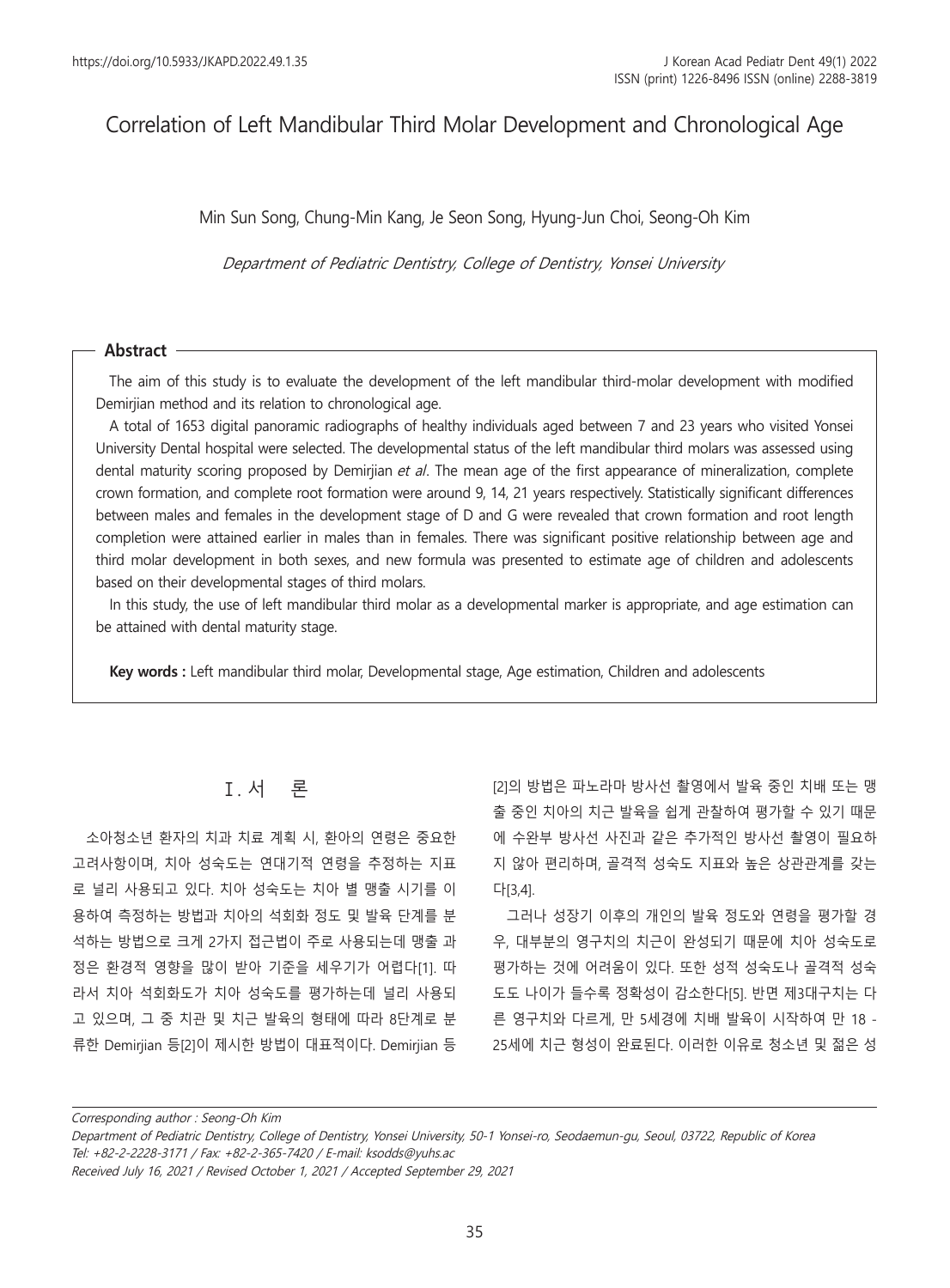인의 생활 연령 평가 시 가장 늦게까지 발육하는 제3대구치가 효과적으로 이용될 수 있다[6]. 그러나 제3대구치는 치관부의 크 기와 형태의 변이가 다양하며, 치아 형성 및 맹출 시기에 관해서 도 개인별 차이가 큰 만큼 이전의 문헌에서 제3대구치를 이용하 여 연령을 평가하는 것에 대하여 논란이 있어 왔다[7,8]. 이러한 한계점에도 불구하고 많은 선행 연구들에서 제3대구치가 신뢰 할만한 연령 표시기로 이용되고 있으며 인종에 따라 달라질 수 있음이 보고되고 있다[9-13]. 한국에서도 유사한 연구가 발표되 었으나[14,15], 일본이나 중국과 비교하여 진행된 연구가 적다.

따라서 이번 연구의 목적은 연세대학교 치과대학병원에 내원 한 만 7 - 23세 환자의 파노라마 방사선 사진을 이용하여 제3대 구치 발육 시기를 알아보고, 하악 좌측 제3대구치의 석회화 단 계로 생활 연령을 추정 및 제3대구치와 연령과의 상관관계를 분 석하는 것이다.

### Ⅱ. 연구대상 및 방법

이 연구는 연세대학교 치과대학병원 임상 연구 윤리 위원회 (Institutional Review Board, IRB)의 승인을 받아 시행되었다(IRB No: 2-2021-0039).

#### 1. 연구 대상

2020년 3월부터 2021년 3월까지 연세대학교 치과대학병원 에 내원하여 파노라마 방사선사진을 촬영한 7세에서 23세의 건 강한 환자 중 하악 좌측 제3대구치가 존재하는 환자를 대상으로 하였다. 이들 중 치아 발육에 영향을 미칠 수 있는 외배엽이형성 증, 다운증후군 등의 전신질환 및 대사성질환, 유전질환이 있는 환자, 낭종과 같은 구강내 병소가 있는 경우와 선천적 결손, 과 잉치, 매복치, 발육 지연 등의 영구치 맹출 및 발육 장애가 있는 환자들은 배제하였다. 또한, 제3대구치의 석회화 정도를 판단하 기 어려운 낮은 질의 영상은 제외하였다. 최종적으로 연구 대상 에 포함된 환자 수는 1,653명이었고 그 중 남자는 835명(50.5%), 여자는 818명(49.5%)이었다. 각 나이 대별 환자 분포는 Table 1 에 기술하였다.

### 2. 연구 방법

#### 1) 치아 성숙도 측정

조사 대상자의 파노라마 방사선 사진 상에서 하악 좌측 제3대 구치의 치아 성숙도를 평가하였다. 상악 제3대구치는 파노라마 상에서 구개, 관골궁의 하연, 상악동 중격 등의 여러 해부학적

|  |  |  | <b>Table 1.</b> Distribution of subjects according to gender and age |
|--|--|--|----------------------------------------------------------------------|
|  |  |  |                                                                      |

| Age (year)     | Male | Female |
|----------------|------|--------|
| $\overline{7}$ | 47   | 46     |
| 8              | 48   | 45     |
| 9              | 48   | 48     |
| 10             | 47   | 49     |
| 11             | 50   | 50     |
| 12             | 50   | 50     |
| 13             | 46   | 46     |
| 14             | 44   | 40     |
| 15             | 50   | 50     |
| 16             | 50   | 49     |
| 17             | 52   | 47     |
| 18             | 52   | 48     |
| 19             | 50   | 50     |
| 20             | 49   | 49     |
| 21             | 52   | 50     |
| 22             | 50   | 50     |
| 23             | 50   | 51     |
| Total          | 835  | 818    |

구조들의 중첩으로 치근 발육을 관찰하기가 어려워 연구 대상 치아에서 제외하였다. 또한 제3대구치 발육 수준에 있어서 좌, 우 차이가 두드러지지 않으며[5], 좌측 제3대구치가 우측에 비해 연령 추정의 정확성이 더 높아[16], 이번 연구에서는 하악 좌측 제3대구치만을 연구 대상에 포함하였다.

치아 성숙도는 Demirjian과 Goldstein[17]이 제시한 치아 성숙 도 평가 방법을 이용하여 제3대구치를 석회화 시작되기 전의 치 배 단계인 0단계부터 치근단이 폐쇄되는 H단계까지 총 9단계로 분류하여 판독하였다(Table 2).

방사선 사진 판독은 잘 교육된 1명의 관찰자에 의하여 시행되 었다. 연구의 신뢰도를 평가하기 위해 연구 대상 중 무작위로 선 별된 100명의 파노라마 방사선사진에 대한 관찰을 각각 2주 간 격으로 2회 시행하였다. 급내 상관계수(Intra-class correlation coefficient)를 이용하여 제3대구치의 석회화 단계에 대한 신뢰 도를 평가한 결과 관찰자 내 일치도는 0.95로 높은 신뢰도를 보 였다.

#### 2) 통계 분석

치아 성숙도 단계별 환자의 분포와 평균 연령 및 표준편차를 분석하였다. 남녀간의 하악 좌측 제3대구치의 발육 정도의 차 이를 비교하기 위하여 독립변수 t검정(Student's t-test)을 이용 하여 분석하였다. 치아 성숙도 단계와 연대기적 연령과의 연관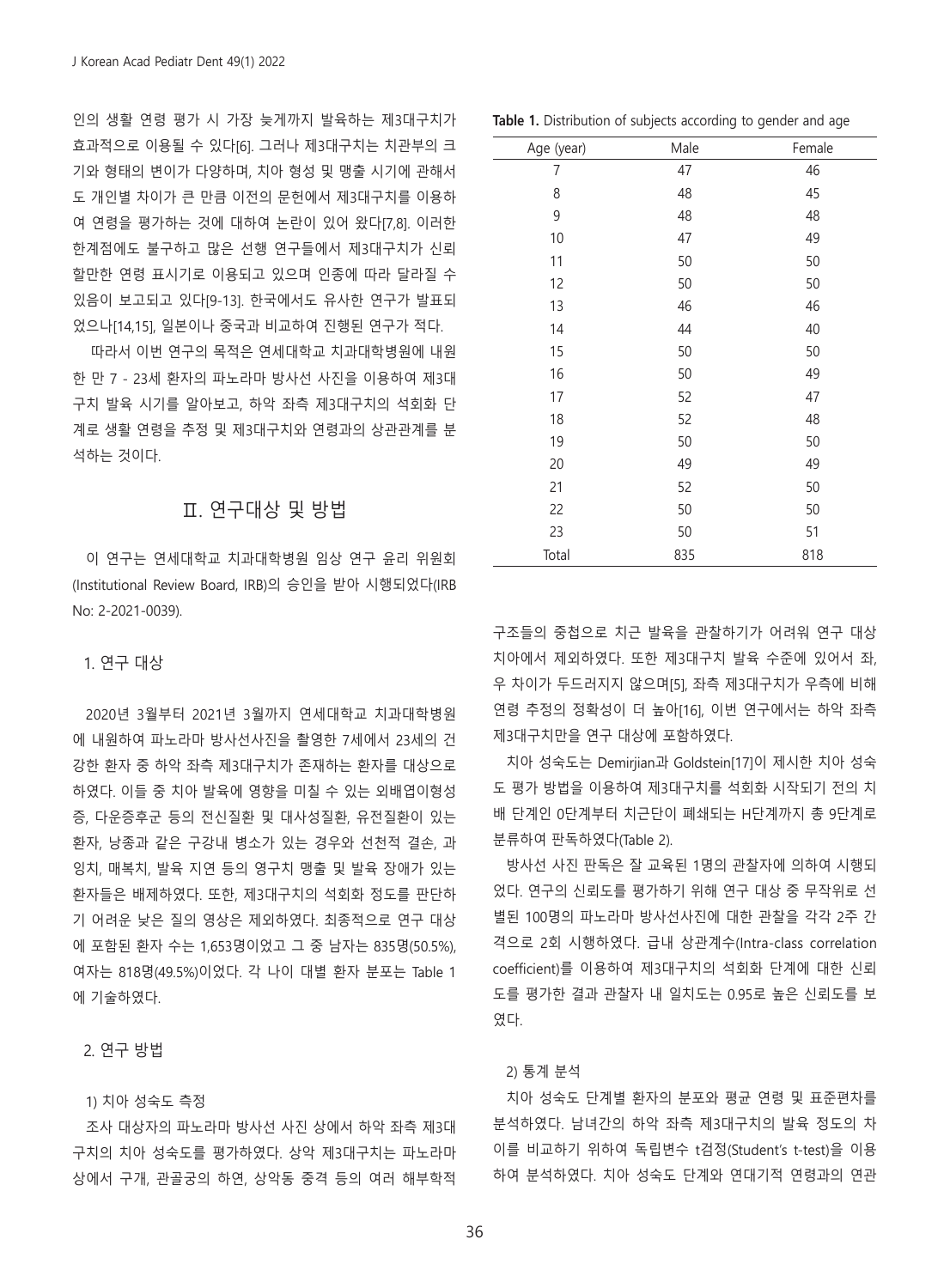#### Table 2. Tooth developmental stages using modified Demiriian's classification

|                  | Stage | Description                                                                                                                                                                                                                                           |
|------------------|-------|-------------------------------------------------------------------------------------------------------------------------------------------------------------------------------------------------------------------------------------------------------|
| $\boldsymbol{0}$ |       | Radiolucent bud with no calcification                                                                                                                                                                                                                 |
| Α                |       | Calcification of single occlusal points without fusion of different calcifications.                                                                                                                                                                   |
| B                |       | Fusion of mineralization points; the contour of the occlusal surface is recognizable.                                                                                                                                                                 |
| C                |       | Enamel formation has been completed at the occlusal surface, and dentine formation has commenced.<br>The pulp chamber is curved, and no pulp horns are visible.                                                                                       |
| D                |       | Crown formation has been completed to the level of the cementoenamel junction. Root formation has<br>commenced. The pulp horns are beginning to differentiate, but the walls of the pulp chamber remain<br>curved.                                    |
| E                |       | The root length remains shorter than the crown height. The walls of the pulp chamber are straight, and<br>the pulp horns have become more differentiated than in the previous stage. In molars the radicular<br>bifurcation has commenced to calcify. |
| F                |       | The walls of the pulp chamber now form an isosceles triangle, and the root length is equal to or<br>greater than the crown height. In molars the bifurcation has developed sufficiently to give the roots a<br>distinct form.                         |
| G                |       | The walls of the root canal are now parallel, but the apical end is partially open. In molars only the<br>distal root is rated.                                                                                                                       |
| Н                |       | The root apex is completely closed (distal root in molars). The periodontal membrane surrounding the<br>root and apex is uniform in width throughout.                                                                                                 |

성 여부는 Spearman correlation analysis로 평가하였으며, 치아 성숙도 단계를 이용하여 연령 예측을 하기 위하여 각 치아의 발 육 단계를 수치화하여 0 - H단계를 0 - 8로 점수화한 후 선형회 귀분석(Linear regression analysis)을 시행하였다. 모든 통계 분 석은 통계 프로그램(SPSS for Windows, version 25.0; IBM Inc., Chicago, USA)을 이용하였다.

### Ⅲ. 연구 결과

#### 1. 제3대구치 발육 단계에 따른 연령 분포

각 성별 마다 제3대구치 발육 단계에 해당하는 평균 연령과 표준편차는 다음과 같다(Table 3). 남, 여 모두 평균 8세경에 제3 대구치의 치배가 처음 관찰되기 시작하였고, 평균 9세경에 석회 화 개시, 21세경에 제3대구치 치근단 폐쇄가 완료되었다. 성별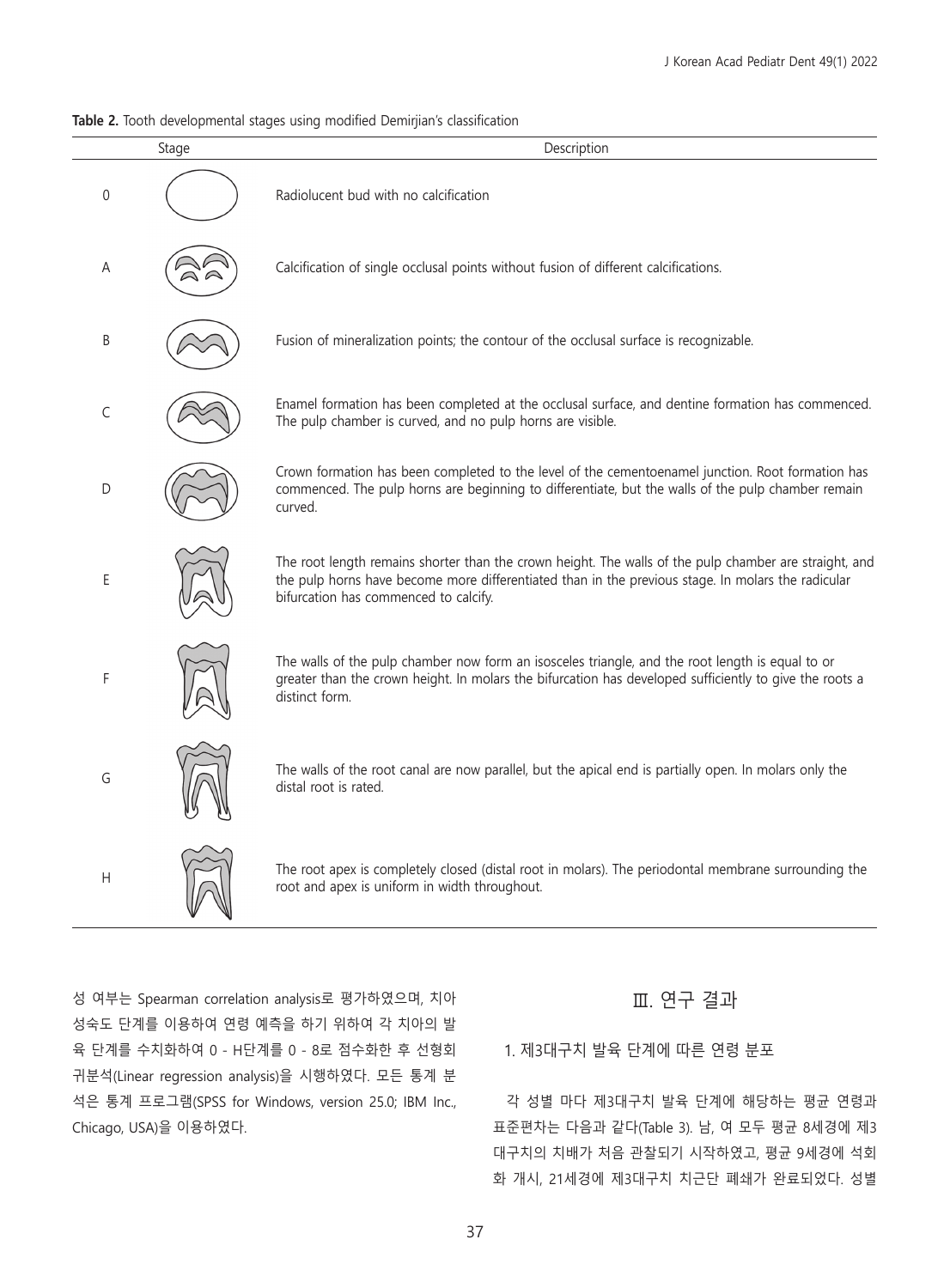간의 발육 시기의 차이를 비교하였을 때, 치관의 석회화가 완성 되는 D단계와 치근 길이가 완성되는 G단계에서 남성의 경우 각 각 평균 14.1세, 18.28세, 여성의 경우 평균 15.01세, 19.08세로 남성이 여성보다 발육이 빨랐으며, 이 차이는 통계적인 유의성 이 있었다(Table 3, p = 0.007, 0.002). D, G 단계를 제외한 7단계 에서는 성별의 차이는 나타나지 않았다.

#### 2. 제3대구치의 발육 단계와 연령과의 상관관계

연령과 제3대구치 발육 단계 사이의 상관관계를 측정했을 때, Spearman 상관계수가 남성은 0.951, 여성은 0.945로 모두 높은

양의 상관관계를 보였으며 통계적으로 유의하였다(Table 4,  $p =$ 0.000, 0.000).

수치화된 제3대구치 치아 석회화 단계와 연령에 대한 선형 회귀분석을 시행한 결과 남성의 절편은 7.722(신뢰구간 7.518 - 7.926), 추정된 회귀계수(β)는 1.607(신뢰구간 1.570 - 1.644) 이었으며, 여성의 경우 절편과 β 추정값이 각각 7.851(신뢰구간 7.637 - 8.065), 1.634(신뢰구간 1.593 - 1.675)이었다(Table 5). 결 정 계수(R2 )는 남성은 0.894, 여성은 0.886으로, 남성이 여성보다 제3대구치 발육과 연령 사이에 강한 연관성을 보였으며, 남,여 모두 통계적으로 유의하였다(Table 5,  $p = 0.000$ , 0.000).

제3대구치 발육 단계를 이용하여 연령을 예측하였을 때, 남

| Table 3. Mean age and standard deviation for the developmental stages of the left mandibular third molars in relation to gender |  |  |
|---------------------------------------------------------------------------------------------------------------------------------|--|--|
|---------------------------------------------------------------------------------------------------------------------------------|--|--|

|                 |     | Male             |     | Female           |           |
|-----------------|-----|------------------|-----|------------------|-----------|
| Demirjian Stage | Ν   | Mean $\pm$ SD    | N   | Mean $\pm$ SD    | $p$ value |
| 0               | 126 | $8.43 \pm 1.71$  | 135 | $8.53 \pm 1.52$  | 0.601     |
| Α               | 25  | $9.20 \pm 1.35$  | 26  | $9.31 \pm 1.26$  | 0.770     |
| B               | 70  | $10.46 \pm 1.47$ | 53  | $10.09 \pm 1.60$ | 0.194     |
|                 | 116 | $12.00 \pm 1.38$ | 115 | $12.08 \pm 1.26$ | 0.618     |
| D               | 49  | $14.10 \pm 1.62$ | 70  | $15.01 \pm 1.89$ | 0.007     |
| E               | 80  | $15.42 \pm 1.16$ | 82  | $15.77 \pm 1.68$ | 0.131     |
| F               | 57  | $17.05 \pm 1.66$ | 69  | $17.19 \pm 1.74$ | 0.658     |
| G               | 102 | $18.28 \pm 1.60$ | 92  | $19.08 \pm 1.85$ | 0.002     |
| Н               | 210 | $21.16 \pm 1.46$ | 176 | $21.36 \pm 1.43$ | 0.186     |

 $p$  value from Student's t-test.

| <b>Table 4.</b> Correlation coefficients between chronological age and |  |  |  |
|------------------------------------------------------------------------|--|--|--|
| calcification of lower left mandibular third molar                     |  |  |  |

|        | Coefficient | $p$ value |
|--------|-------------|-----------|
| Male   | 0.951       | 0.000     |
| Female | 0.945       | 0.000     |

 $p$  values from Spearman correlation test.

|  | Table 5. Results from linear regression model of the relationship between dental maturity age and chronologic age |  |  |
|--|-------------------------------------------------------------------------------------------------------------------|--|--|
|  |                                                                                                                   |  |  |

|                       | Male                          |           |           | Female                       |       |           |
|-----------------------|-------------------------------|-----------|-----------|------------------------------|-------|-----------|
| Variables             | <b>B</b> Estimate<br>(95% CI) | <b>SE</b> | $p$ value | $\beta$ Estimate<br>(95% CI) | SE    | $p$ value |
| Intercept             | 7.722<br>$(7.518 - 7.926)$    | 0.104     | 0.000     | 7.851<br>$(7.637 - 8.065)$   | 0.109 | 0.000     |
| Dental maturity stage | 1.607<br>$(1.570 - 1.644)$    | 0.019     | 0.000     | 1.634<br>$(1.593 - 1.675)$   | 0.021 | 0.000     |

 $p$  value from Linear regression analysis.

 $β = regression coefficient, CI = confidence interval, SE = standard error$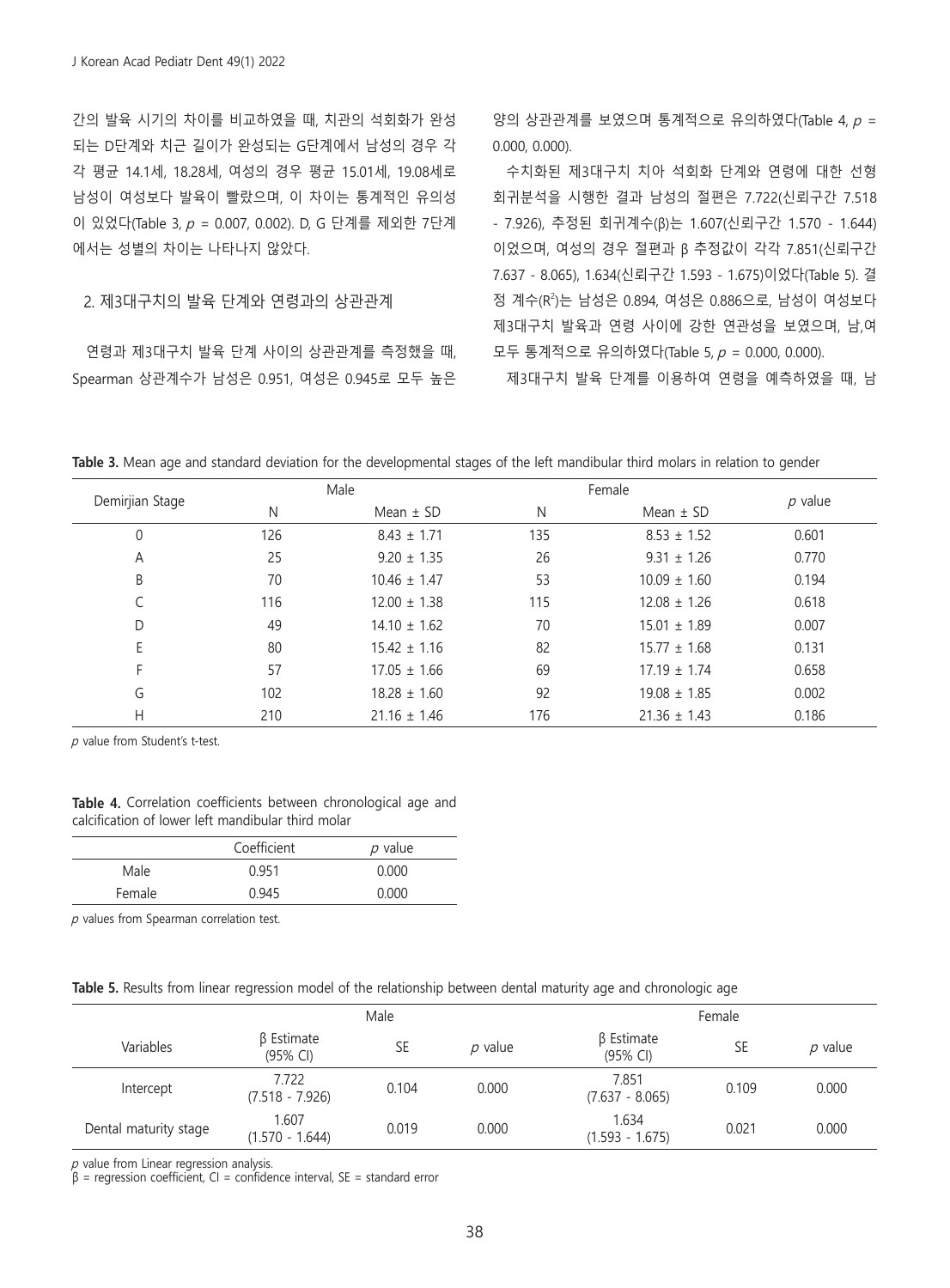

**Fig. 1.** Age estimation using dental maturity stage in a linear function. (A) Male patients, (B) Female patients.  $R^2$  = coefficient of determination

성은 "나이 = 7.722 + 1.607 X 발육 단계", 여성에서는 "나이 = 7.851 + 1.634 X 발육 단계" 라는 식으로 추정이 가능하였다(Fig. 1).

### Ⅳ. 총괄 및 고찰

국가에서 청소년의 법적인 규범을 정할 때 대부분 연령을 기 준으로 하며, 신원 미상의 사망자들의 신원을 파악할 때에도 연 령 추정은 매우 중요하다. 따라서 연령 분석은 사회에서 흔히 요 구되며, 보다 정확한 연령 예측을 위하여 성적 성숙의 징후, 좌 측 손의 수완부 방사선 사진을 이용한 골격 성숙도, 파노라마 방 사선 사진을 이용한 치아의 맹출 및 발육 단계가 주로 사용된다 [18]. 그 중에서 치아 성숙도 평가는 분석 방법이 간단하고, 비 교적 정확성이 높으며, 특히 제3대구치의 발육은 초기 성인기에 완성되므로, 제3대구치를 이용한 연령 분석이 활발히 이루어지 고 있다[5]. 최근 제3대구치의 치아 발육을 이용한 연령 분석 시 상의 왜곡과 인접 구조물의 중첩이라는 한계를 가지는 파노라마 방사선 사진을 대신하여 3차원 CBCT 영상을 이용하여 치아 발 육을 평가하고 연령 분석을 하려는 연구가 진행되었고 연령과의 연관성 및 높은 관찰자 내 일치도를 나타냈으나[19,20], 부가적 인 방사선 노출이라는 윤리적인 문제와 CBCT를 이용한 치아 성 숙도 평가의 신뢰도를 입증할만한 선행 연구가 매우 적기 때문 에, 이번 연구에서는 파노라마 방사선 사진을 이용하였다.

제3대구치의 형태학적 검사 및 발육 단계 평가는 법의학자들 에게 신원 미상의 청소년들의 나이를 추정하는 데에 자주 사용 될 뿐만 아니라[21], 치과 치료의 진단 및 치료 계획 수립에 있 어서도 중요한 역할을 한다[10]. 악궁 총생에 미치는 제3대구치 의 영향은 논란의 여지가 있으나, 경미한 총생이 관찰되는 환자 에게 제3대구치 발육이 나타날 경우 부정교합이 심해지므로 교 정 치료를 계획할 시 제3대구치의 발육 개시 연령을 알고 결손 유무를 예측하는 것이 필요하다. 또한, 제1, 2대구치에 심한 치 아우식증이 관찰될 경우, 제3대구치의 존재 유무에 따라서 보존 치료 혹은 발치로 치료 계획이 달라질 수 있으므로 제3대구치의 발육 시기와 단계를 아는 것은 임상가들에게 매우 중요하다[22].

이전의 연구들에서 치아 발육 단계를 평가하기 위하여 다양한 방법이 제시되었는데[1,23], 이번 연구에서는 Demirjian과 Goldstein[17]의 방법을 사용하였다. Demirjian과 Goldstien[17]의 방 법은 1973년에 처음 발표된 Demirjian 등[2]의 방법에서 치아 석 회화 개시 전 치낭만 존재할 때의 0단계만 추가된 평가법으로, 치관 또는 치근의 길이를 측정하지 않고, 치아 구조의 형태 변 화를 기준으로 9단계로 나누어 평가하기 때문에 서로 다른 발육 단계를 같은 단계로 잘못 식별하는 것을 방지한다. 또한 Dhanjal 등[24]은 Demirjian 등[2]의 방법이 높은 관찰자 내, 관찰자 간 신 뢰도를 나타낼 뿐만 아니라, 이 방법을 이용하여 추정된 연령이 실제 연령과도 높은 상관관계를 갖고 있음을 보고하였다.

이 연구에서는 7세 이상의 환자를 대상으로 파노라마 방사선 사진을 이용하여 하악 좌측 제3대구치의 발육 단계를 조사하였 다. 연구 대상 치아의 선정 조건에는 하악 좌측 제3대구치의 매 복 유무, 형태 또는 크기 요인은 고려되지 않았다. 제3대구치의 치근 발육에 관한 연구들에 의하면 제3대구치의 매복 유무는 치근 발육에 유의미한 영향을 주지 못한다고 하였으며[25,26], Guo 등[27]은 매복 제3대구치가 비매복인 경우에 비하여 치관 형성이 완료되는 D단계와 치근 분지부가 형성되는 E단계에 해 당하는 발육 시기가 늦으나 나머지 발육 단계, 특히 치근 발육 에 있어서는 차이가 없다고 발표하였다. 또한 Demirjian과 Goldstein[17]의 치아 성숙도 측정 방법은 치관 및 치근을 구성하는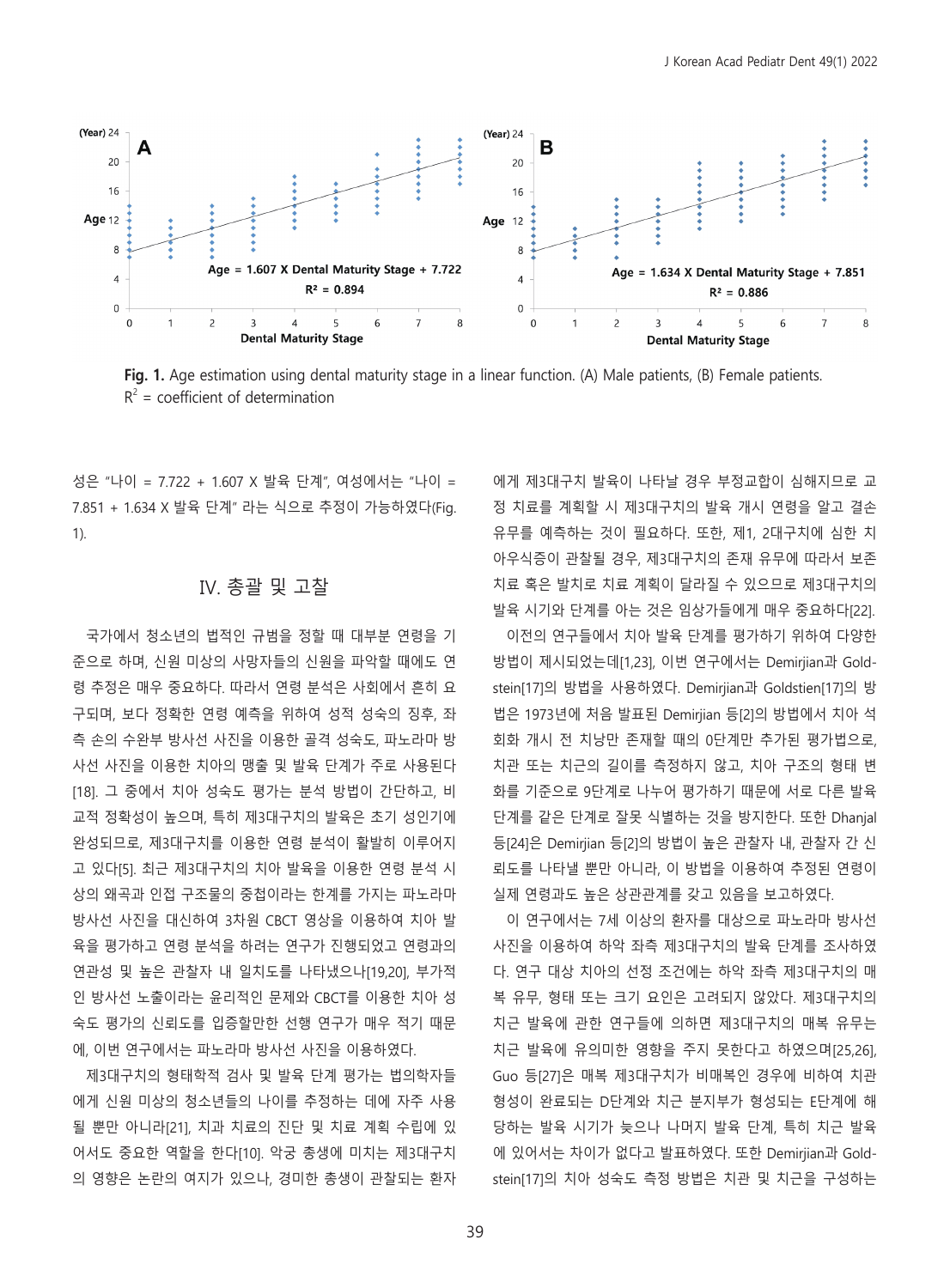부분들의 발육 상태 및 비율 변화를 평가하는 방법으로 치아의 크기나 형태를 파악하는 것이 아니기 때문에 제3대구치의 형태 및 크기 다양성도 이번 연구의 결과에 영향을 주지 않을 것으로 고려하였다. 이러한 이유로 이번 연구에서는 선정 대상자의 하 악 좌측 제3대구치에 병적 소견, 발육이상이나 결손이 관찰되지 않았다면 연구 대상에 포함하였다.

제3대구치의 석회화 단계를 통하여 발육 수준을 평가하는 연 구들은 많이 진행되고 있으며 인종에 따라서 발육 시기의 차이 가 나타난다. Lee 등[14]은 4 - 26세 한국인의 3301개의 파노라 마 방사선 사진을 이용하여 제3대구치의 석회화 정도를 조사하 였는데, 남성과 여성 모두 7세 경부터 제3대구치 발육이 시작함 을 보고하였다. 또한 중국 서부의 소아청소년을 대상으로 조사 한 Li 등[28]의 연구에서도 평균 7.7세에 제3대구치 치배가 처음 발견됨을 보고하여 이번 연구에서는 조사 대상자의 최소 나이를 7세로 설정하였다. 연구 결과 제3대구치의 치배가 발견되는 0단 계가 남성은 평균 8.43세, 여성은 8.53세로 나타났으며, 성별 간 유의한 차이는 없었다. 조사 대상자의 최소 연령을 6세로 설정 한 Jung과 Cho[15]는 0단계가 남성은 평균 8.36세, 여성은 평균 9.02세로 나타났고, 5 - 26세의 환자들을 대상으로 분석한 Zandi 등[5]의 연구에서도 남, 여 모두 평균 9세경에 제3대구치 치배가 처음 관찰된 것으로 보고되었다. 이러한 결과들을 종합하였을 때, 6세 이전의 어린이에게서 제3대구치 발육을 관찰하기 어려 울 것으로 보인다.

제3대구치의 석회화 단계 별 평균 나이를 조사하였을 때, 제3 대구치의 석회화가 개시되는 A단계가 남성은 평균 9.2세, 여성 은 평균 9.31세로 측정되었다. 이 결과는 한국인을 대상으로 연 구한 이전 연구와 비교하였을 때, 평균 9.86세로 보고된 Jung 과 Cho[15]의 연구와 평균 10세로 기록된 Lee 등[14]의 연구보 다 약간 더 낮았다. 또한 Lee 등[14]의 연구에서는 남, 여 모두 약 11세경에 B단계에 도달한 반면 이번 연구에서는 남아 평균 10.5 세, 여아 평균 10.09세로 평균 연령이 더 낮았다. 최근 전반적인 영양 및 생활 수준이 많이 향상되면서 이차 성징이 8 - 9세에 발 현되는 성조숙증[29]으로 진단받거나 과체중인 아이들이 많아졌 으며, 실제로 Lee와 Mah[30]는 2007년과 2017년의 한국 소아청 소년 표준 성장 도표를 기준으로 최대 성장기에 해당하는 골연 령 단계의 변화를 알아보았는데, 2007년보다 2017년에 평가된 한국 어린이의 사춘기 최대 성장 시점과 골 연령이 빨라졌다고 보고했다. 이전 연구들에서 성조숙증을 앓거나 비만인 아이들이 빠른 골 성숙뿐만 아니라 진행된 치아 성숙도를 나타낸다고 보 고되고 있는데 대부분 제3대구치는 연구 대상에서 제외되었다 [31-33]. 이번 연구에서는 제3대구치의 발육이 A단계와 B단계에 도달하게 되는 시기가 2008년에 발표된 Lee 등[14]의 연구와 비 교하였을 때 약 1년 정도 빨라졌으나, 그 외 단계에서는 차이가 없었으며, 연구 대상자의 수도 적었기 때문에, 사춘기 최대 성장 시점이 빨라진 것과 같이 제3대구치의 치령이 과거보다 현대인 에서 더 빨라졌다는 결과로 일반화하기에는 어려움이 있다. A단 계와 B단계에 해당하는 연령이 기존 한국인을 대상으로 한 연구 와 차이가 있었던 점은 연구 대상자의 연령 범위와 표본 수가 다 르기 때문으로 사료되며, 성조숙증이나 BMI 수치가 제3대구치 의 치아 발육에 미치는 영향은 추후 연구가 더 필요할 것으로 사 료된다.

한편, 제3대구치의 석회화 개시가 관찰되는 가장 늦은 연령은 남성은 12세, 여성은 11세로 측정되었다. 이는 영구치열기 포괄 교정 치료를 시작하는 시기가 평균 12세경임을 고려하였을 때 [22], 11 - 12세 이후에 치아 밀집에 대한 교정치료를 계획할 경 우 제3대구치의 유무를 파악하여 최적의 치료 계획 설립이 가능 할 것으로 생각된다.

치관의 석회화가 완성되는 D단계의 경우 남성은 평균 14.1 세, 여성은 15.01세, 치근 길이가 완성되는 G단계는 남성은 평균 18.28세, 여성은 19.08세로 측정되었는데 이는 D단계와 G단계 각각 평균 14세, 19세경으로 보고된 이전 연구[14,15]와 일치하 였다. 다른 인종과 비교하였을 때는, 치관 완성이 약 13 - 14세 경, 치근 완성이 18세에 이루어졌다고 보고한 중국인 대상의 연 구[28]와 유사한 결과를 보였으며 D단계와 G단계가 각각 평균 18세, 21.8세로 보고된 일본인 대상의 연구[34]에 비해서는 한국 인이 일본인보다 조금 더 치아 발육이 빠른 편임을 알 수 있다.

제3대구치의 발육 완료는 대체적으로 약 25세로 알려져 있으 나 이번 연구 결과 남, 여 각각 평균 21.16, 21.36세로 측정되었 다. 이 결과는, 한국인을 대상으로 조사하였던 연구들[14,15]에 서 평균 21세경에 치근단이 완벽하게 닫힌다고 보고하였던 것 과 일치하였다. 또한 치근이 완성되는 H단계에 해당하는 연령이 다른 인종을 대상으로 한 연구들에서도 평균 21 - 23세임을 고 려하였을 때[5,13,34], 23세 이후의 환자들의 연령은 치아 발육 단계로 예측하기 어려우며 치아 마모도나, 골격적 연령을 통하 여 신체적인 나이를 예측하는 것이 필요할 것으로 고려된다.

제3대구치 석회화 단계에 따른 성별 간 평균 연령을 비교하였 을 때, B단계를 제외한 8단계에서 평균 연령이 남성이 여성보다 더 낮았다. 특히 D단계와 G단계에서는 남성이 여성보다 통계적 으로 유의미하게 낮은 평균 연령을 나타냈다. 이는 이전의 선행 연구들[9,13-15]과 일치한 경향성을 보였으며 제3대구치의 발육 에 있어서 성별 간 차이가 없다고 보고한 몇몇 연구[11,34]와는 상이한 결과를 보였다. 평균 연령이 남성이 더 높게 나왔던 B단 계의 경우, 통계적으로 유의미한 차이를 나타내지 않았다. 따라 서 동일한 연령의 남성과 여성을 비교하였을 때, 남성이 여성보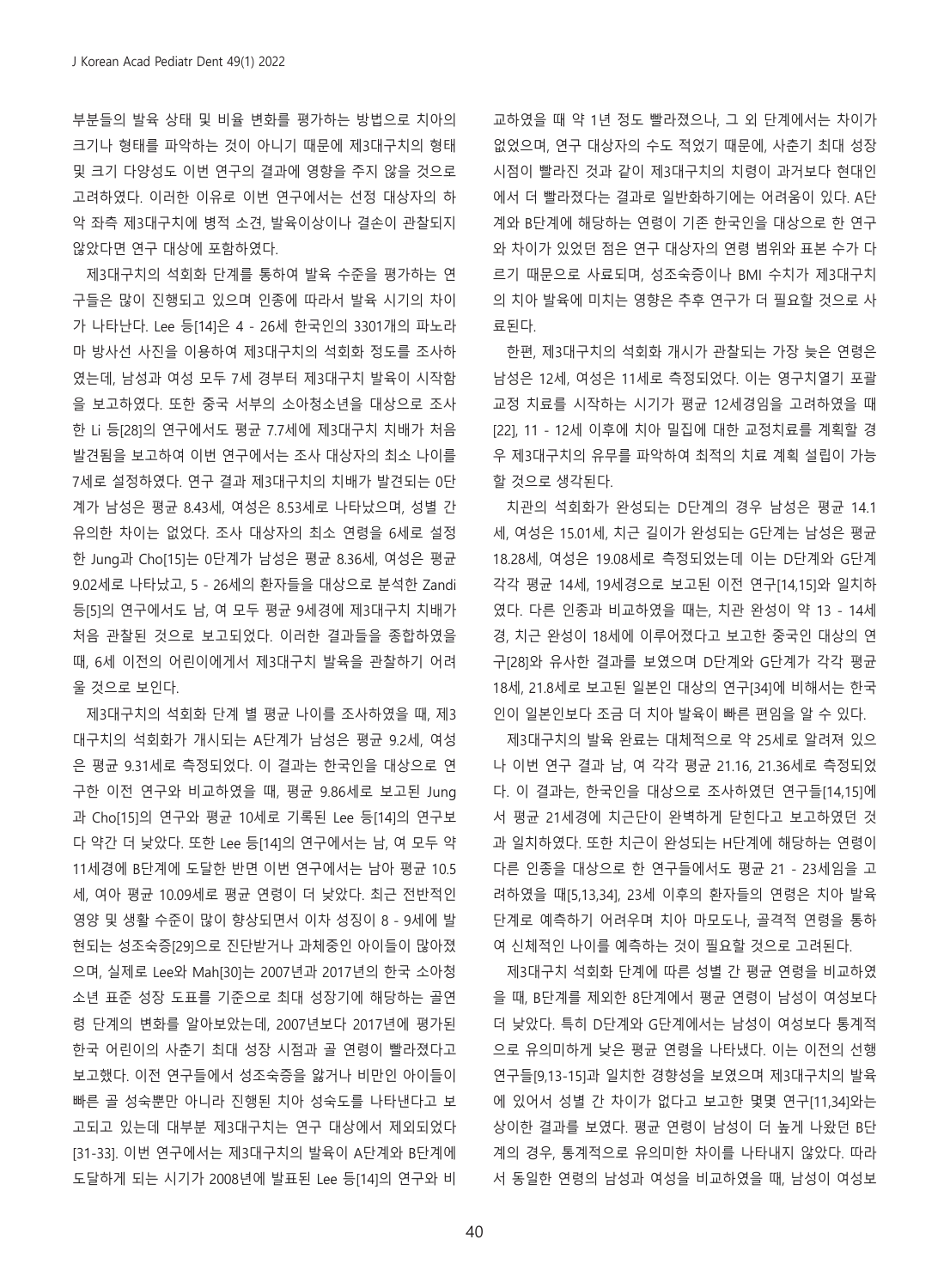다 제3대구치 성장이 약간 빠르거나 유사함을 알 수 있다.

이번 연구에서는 제3대구치의 발육 단계와 연령 사이의 상관 관계도 조사하였는데, Spearman 상관계수가 남성은 0.951, 여성 은 0.945로 연령이 증가함에 따라 제3대구치 발육 단계도 유의 미하게 커지는 양의 상관관계를 보였다. 성별에 따른 연령과 치 아 발육 사이의 연관성을 비교하였을 때는 남성( $R^2 = 0.878$ )이 여성(R2 = 0.849)보다 더 강한 상관관계를 나타냈으며, 남, 여 모 두 간단한 일차식을 통해 생활 연령을 구할 수 있었다. 제3대구 치의 발육 단계를 수치화하여 연령을 예측했을 때, 추정된 회귀 계수가 남성은 1.61, 여성은 1.63으로 제3대구치 석회화 단계가 한 단계 높아질수록 연대기적 연령은 약 1.6세씩 증가하였다. 이 는 회귀계수가 1.5로 나타난 Sisman 등[13]과 유사한 결과를 보 였으며, 회귀 계수가 1.32로 측정된 Bai 등[35]과 1.2로 보고된 Soares 등[36]의 연구보다는 다소 높은 수치를 나타냈다. 인종별 로 개인의 치령과 연령 사이의 차이 범위는 다양했으나, 전반적 으로 제3대구치의 치아 성숙도와 연령 간에 높은 연관성이 있으 며, 더 나아가 제3대구치의 치령으로 실제 연령을 예측할 수 있 음을 알 수 있었다.

그러나 이 연구에는 몇 가지 한계점이 있다. 우선 조사 대상이 대학병원에 내원한 환자에 국한한다는 점이다. 특정한 지역 및 병원에 내원한다는 특수성이 영향을 미치기 때문에 한국인 전체 를 대표하기에는 부족하다. 향후 연구 대상을 일반화하고 연구 기간을 늘린 추가적인 연구가 필요할 것으로 생각된다.

두번째는 하악 좌측 제3대구치만 치아 발육 단계 평가에 포 함되었다는 점이다. Zandi 등[5]은 제3대구치를 4개 모두 가지 고 있는 사람을 대상으로 치아 성숙도를 평가하였을 때, 분역 별 제3대구치의 치아 발육에는 통계적으로 유의미한 차이는 보이 지 않았으나, 상악과 하악 사이에는 통계적으로 유의미한 차이 가 있었고 상악이 하악보다 치아 발육이 이르다고 보고하였으 며, Jung과 Cho[15]는 특히 A, D, H단계에서 그 차이가 두드러 진다고 하였다. 하지만 이번 연구에서는 하악 좌측 제3대구치만 을 가지고 연구를 진행하여, 제3대구치 위치 요인과 성별 요인 을 포함한 다변량 회귀분석을 한 Zandi 등[5]의 연구와 비교하여 제3대구치의 발육 단계에 따라 예측된 연령의 정확성이 다소 낮 았다. 추정 연령의 정확성을 높이기 위하여 추후 연구에서는 제 3대구치의 치아 성숙도를 제외하고 연령에 영향을 미칠 수 있는 요인들을 추가하여 고려해야 할 것으로 사료된다.

제3대구치는 형태, 크기, 해부학적 위치, 맹출 시기 등에 있어 서 다른 영구치와 비교하여 큰 다양성을 가지며 결손도 빈번하 게 일어나기 때문에[37], 제3대구치의 발육 단계를 가지고 연령 을 추정하고 그 상관관계를 분석하는 것은 한계가 있다. 더욱이 이번 연구에서는 하악 좌측 제3대구치가 존재하는 환자들만을 대상으로 분석하였기 때문에, 전반적인 소아청소년의 연령을 예 측할 때 제3대구치 발육 단계를 이용하는 것에 대한 타당성이 다소 부족하다. 추후 연구에서 제3대구치의 발육 지연 및 선천 적 결손 발생률을 조사하여 추가 보완한다면 청소년의 연령 추 정 시 제3대구치의 발육 단계를 이용하는 방법의 신뢰성을 더 높일 수 있을 것이다.

이러한 한계점들에도 불구하고 이번 연구 결과를 통하여 하악 좌측 제3대구치와 연대기적 연령 사이에 높은 연관성이 있음을 알 수 있었고, 연령 추정 시 하악 좌측 제3대구치의 석회화 단계 를 이용하는 것이 유용한 방법임을 알 수 있었다. 또한 제3대구 치의 발육 시기가 인종 별로 다르기 때문에 이번 연구 결과가 한 국인을 대상으로 진행한 선행 연구들과 더불어 제3대구치의 발 육 수준에 대한 참고 자료가 될 수 있을 것으로 기대된다.

## Ⅴ. 결 론

제3대구치는 치과 치료 시 제1, 2대구치의 예후가 불량할 경 우 대체제로 사용될 수 있으나 짧은 악궁을 가진 환자에게는 오 히려 공간 부족을 야기할 수 있다. 즉 제3대구치의 존재 유무 및 발육 단계는 치과 치료 시 중요한 고려사항으로 작용한다.

이 연구에서는 하악 좌측 제3대구치의 치아 발육 단계와 연 령 사이의 상관관계를 분석하였다. 연구 결과 하악 좌측 제3대 구치의 발육은 남, 여 모두 평균 8세부터 시작하여 치관 형성은 평균 14세, 치근단 폐쇄는 평균 21세에 완성되었다. 치관의 형성 및 치근 길이의 완성에 있어서는 남성이 여성보다 약 1년 더 빠 르게 진행되는 것으로 보였으나, 대부분의 제3대구치 발육 단계 에서 남녀 차이가 두드러지지 않았다. 또한 제3대구치의 발육은 연대기적 연령과 높은 양의 상관관계를 보였으며 발육 단계를 이용하여 연령 추정도 가능했다.

파노라마 방사선 사진을 이용한 하악 좌측 제3대구치의 발육 단계 평가는 임상가들의 치과 치료 계획 수립 시 유용하게 사용 될 수 있을 뿐만 아니라, 연령을 추정하는 수단으로도 활용될 수 있다.

### Authors' Information

Min Sun Song https://orcid.org/0000-0001-6532-8080 Chung-Min Kang https://orcid.org/0000-0001-7813-3741 Je Seon Song https://orcid.org/0000-0001-8620-5629 Hyung-Jun Choi https://orcid.org/0000-0002-3315-6912 Seong-Oh Kim https://orcid.org/0000-0002-8620-1377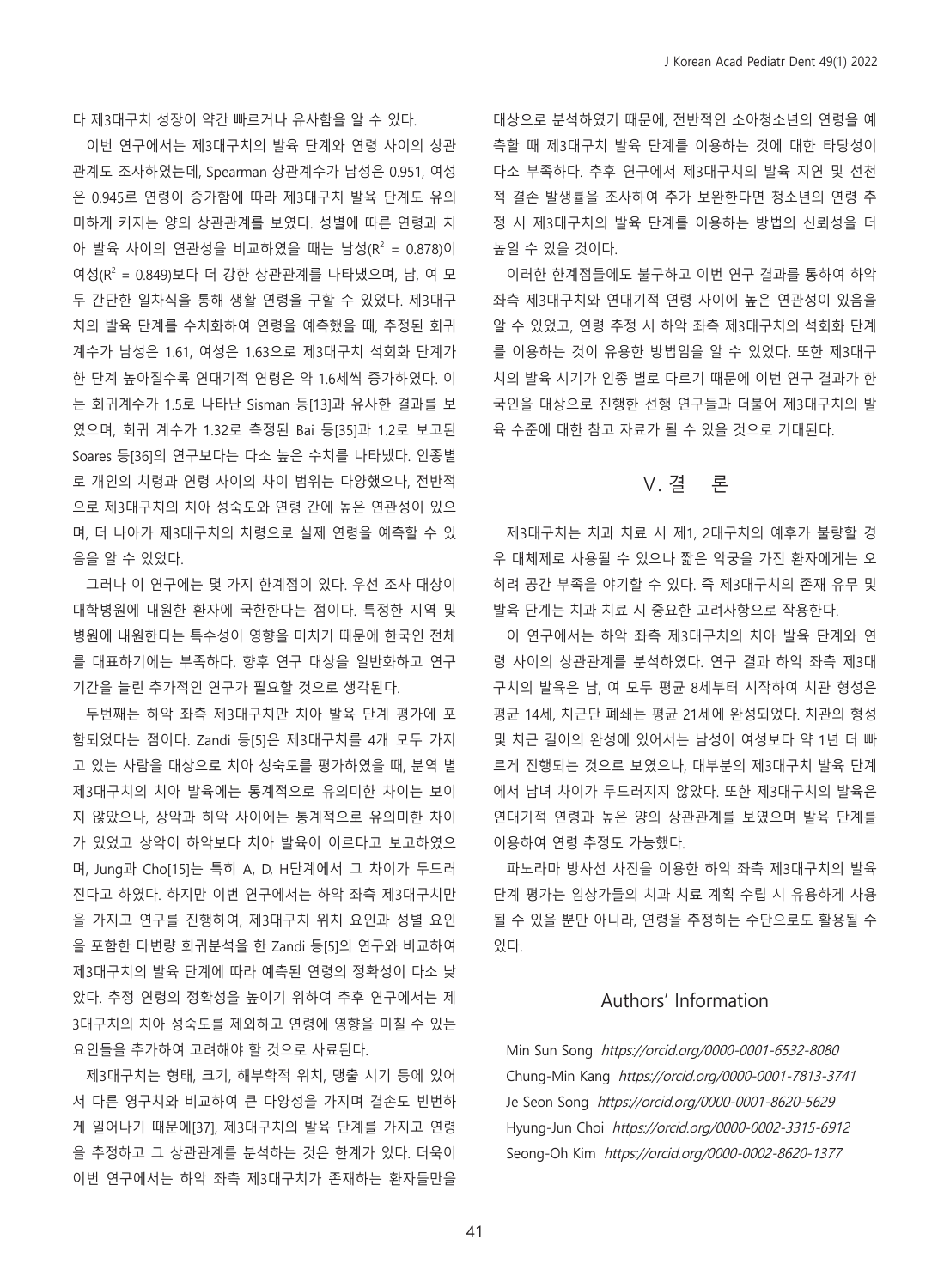### References

- 1. Moorrees CF, Fanning EA, Hunt Jr EE : Age variation of formation stages for ten permanent teeth. *J Dent Res*, 42: 1490-1502, 1963.
- 2. Demirjian A, Goldstein H, Tanner JM : A new system of dental age assessment. Hum Biol, 45:211-227, 1973.
- 3. Sierra AM : Assessment of dental and skeletal maturity: a new approach. Angle Orthod, 57:194-208, 1987.
- 4. Lauterstein AM : A cross-sectional study in dental development and skeletal age. J Am Dent Assoc, 62:161-167, 1961.
- 5. Zandi M, Shokri A, Shafiey P, et al. : Evaluation of third molar development and its relation to chronological age: a panoramic radiographic study. Oral Maxillofac Surg, 19:183- 189, 2015.
- 6. Engström C, Engström H, Sagne S : Lower third molar development in relation to skeletal maturity and chronological age. Angle Orthod, 53:97-106, 1983.
- 7. Mincer HH, Harris EF, Berryman HE : The ABFO study of third molar development and its use as an estimator of chronological age. J Forensic Sci, 38:379-390, 1993.
- 8. Lewis JM, Senn DR : Dental age estimation utilizing third molar development: A review of principles, methods, and population studies used in the United States. Forensic Sci Int, 201:79-83, 2010.
- 9. Solari AC, Abramovitch K : The accuracy and precision of third molar development as an indicator of chronological age in Hispanics. J Forensic Sci, 47:531-535, 2001.
- 10. Arany S, Iino M, Yoshioka N : Radiographic survey of third molar development in relation to chronological age among Japanese juveniles. J Forensic Sci, 49:2003372-2003375, 2004.
- 11. Bolanos MV, Moussa H, Manrique MC, Bolanos MJ : Radiographic evaluation of third molar development in Spanish children and young people. Forensic Sci Int, 133:212-219, 2003.
- 12. De Salvia A, Calzetta C, Orrico M, De Leo D : Third mandibular molar radiological development as an indicator of chronological age in a European population. Forensic Sci Int, 146:9-12, 2004.
- 13. Sisman Y, Uysal T, Yagmur F, Ramoglu SI : Third-molar development in relation to chronologic age in Turkish children and young adults. Angle Orthod, 77:1040-1045, 2007.
- 14. Lee SH, Lee JY, Park HK, Kim YK : Development of third

molars in Korean juveniles and adolescents. Forensic Sci Int, 188:107-111, 2009.

- 15. Jung YH, Cho BH : Radiographic evaluation of third molar development in 6-to 24-year-olds. Imaging Sci Dent, 44: 185-191, 2014.
- 16. Duangto P, Iamaroon A, Janhom A, et al. : New models for age estimation and assessment of their accuracy using developing mandibular third molar teeth in a Thai population. Int J Legal Med, 131:559-568, 2017.
- 17. Demirjian A, Goldstein H : New systems for dental maturity based on seven and four teeth. Hum Biol, 3:411-421, 1976.
- 18. Schmeling A, Reisinger W, Geserick G, Olze A : Age estimation of unaccompanied minors: Part I. General considerations. Forensic Sci Int, 159:61-64, 2006.
- 19. Bassed RB, Briggs C, Drummer OH : Age estimation and the developing third molar tooth: an analysis of an Australian population using computed tomography. J Forensic Sci, 56:1185-1191, 2011.
- 20. Cantekin K, Sekerci AE, Buyuk SK : Dental computed tomographic imaging as age estimation: morphological analysis of the third molar of a group of Turkish population. Am  $J$ Forensic Med Pathol, 34:357-362, 2013.
- 21. Reppien K, Sejrsen B, Lynnerup N : Evaluation of post-mortem estimated dental age versus real age: A retrospective 21-year survey. Forensic Sci Int, 159:84-88, 2006.
- 22. Richardson M : Late third molar genesis: its significance in orthodontic treatment. Angle Orthod, 50:121-128, 1980.
- 23. Gleiser I, Hunt Jr EE : The permanent mandibular first molar: its calcification, eruption and decay. Am J Phys Anthropol, 13:253-283, 1955.
- 24. Dhanjal K, Bhardwaj M, Liversidge H : Reproducibility of radiographic stage assessment of third molars. Forensic Sci Int, 159:74-77, 2006.
- 25. Friedrich RE, Ulbricht C, von Maydell LAB : The influence of wisdom tooth impaction on root formation. Ann Anat, 185:481-492, 2003.
- 26. Saputri RI, De Tobel J, Thevissen P, et al. : Is third molar development affected by third molar impaction or impactionrelated parameters? Clin Oral Investig, 1-13, 2021.
- 27. Guo YC, Yan CX, Chen T, et al. : The influence of impaction to the third molar mineralization in northwestern Chinese population. Int J Leg Med, 128:659-665, 2014.
- 28. Li G, Ren J, Wang H, et al. : Dental age estimation from the developmental stage of the third molars in western Chinese population. Forensic Sci Int, 219:158-164, 2012.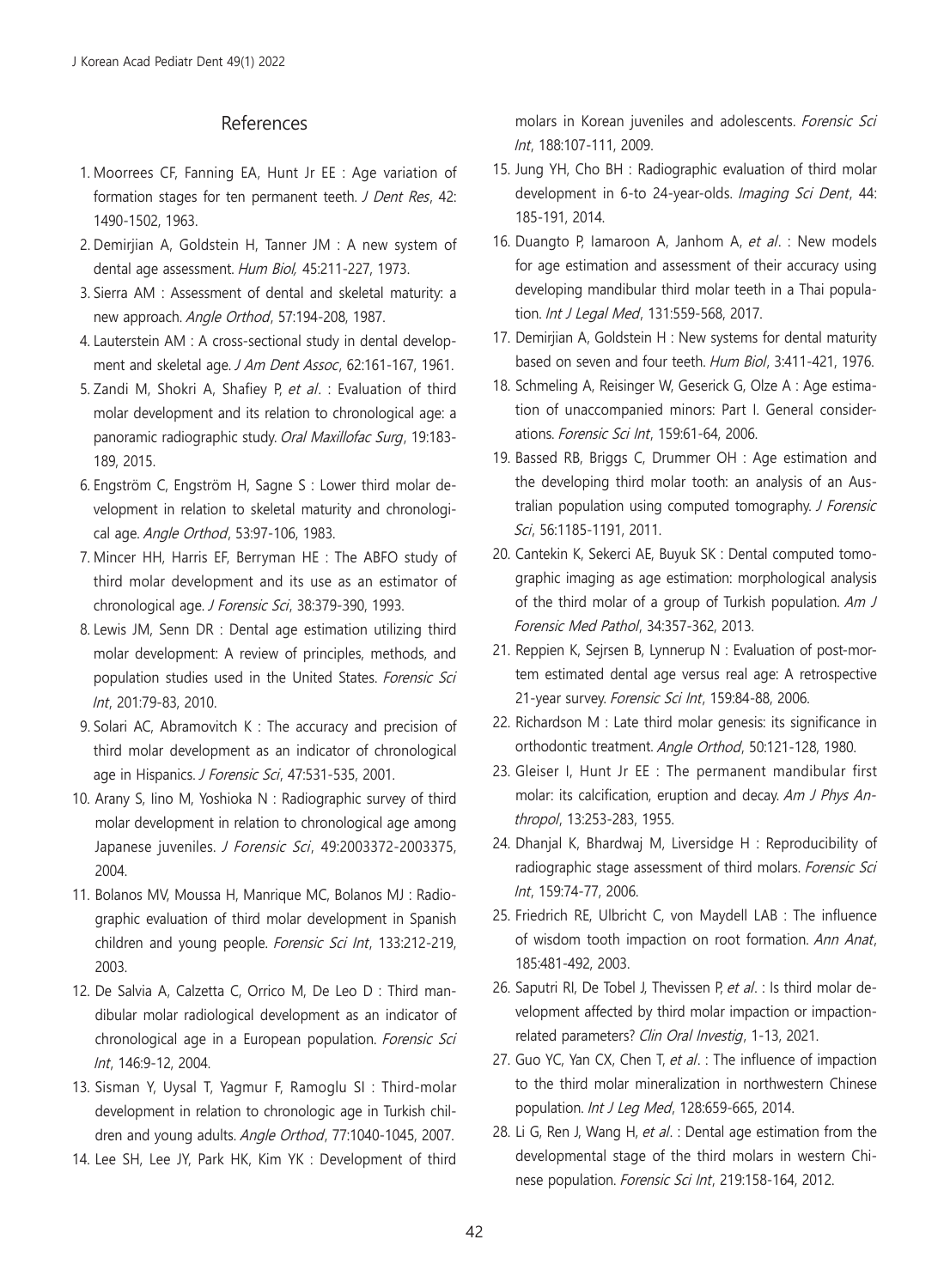- 29. Berberoglu M : Precocious puberty and normal variant puberty: definition, etiology, diagnosis and current management. J Clin Res Pediatr Endocrinol, 1:164-174, 2009.
- 30. Lee Y, Mah Y: Skeletal Age Assessment of SMI and MP3 Stages to Predict the Pubertal Growth Spurt. J Korean Acad Pediatr Dent, 46:233-238, 2019.
- 31. Lee HK, Choi SH, Hwang CJ, et al. : Evaluation of characteristics of the craniofacial complex and dental maturity in girls with central precocious puberty. Angle Orthod, 88:582-589, 2018.
- 32. Kim CH, Kang CM, Kim SO, et al. : Evaluation of Characteristics of the Dental Maturity in Girls with Precocious Puberty. J Korean Acad Pediatr Dent, 47:312-319, 2020.
- 33. Kim B, Kim IH, Song JS, et al. : Correlation between dental maturity and body mass index in Korean children. J Clin Pediatr Dent, 43:432-436, 2019.
- 34. Olze A, Taniguchi M, Geserick G, et al. : Studies on the chronology of third molar mineralization in a Japanese population. Leg Med, 6:73-79, 2004.
- 35. Bai Y, Mao J, Zhu S, Wei W : Third-molar development in relation to chronologic age in young adults of central China. J Huazhong Univ Sci Technolog Med Sci, 28:487-490, 2008.
- 36. Soares CBRB, Figueiroa JN, Pontual ML, et al. : Evaluation of third molar development in the estimation of chronological age. Forensic Sci Int, 254:13-17, 2015.
- 37. Garn SM, Lewis AB : The relationship between third molar agenesis and reduction in tooth number. Angle Orthod, 32:14-18, 1962.